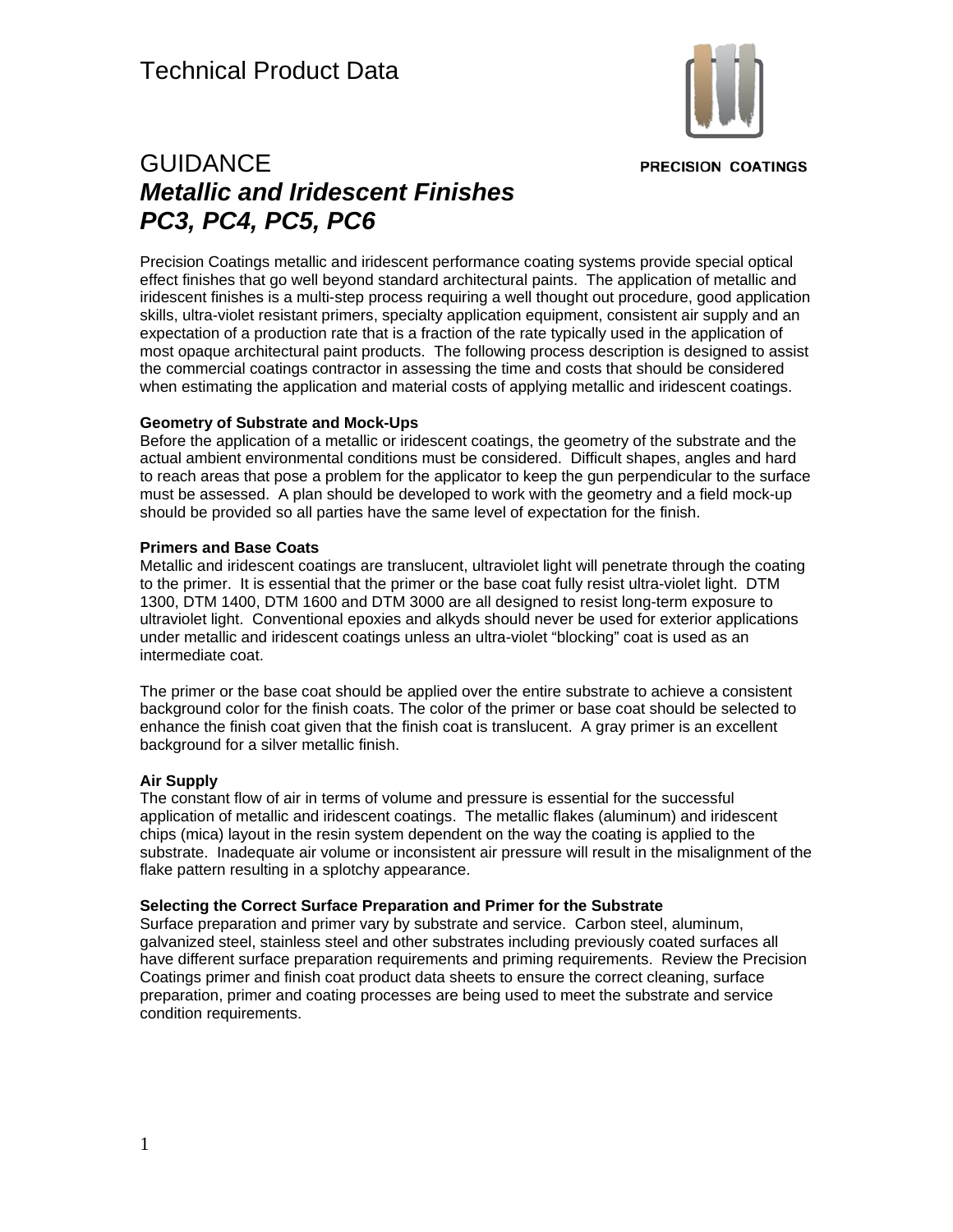

# **Application Equipment**

#### **PRECISION COATINGS**

#### **Gravity Feed HVLP versus Conventional HVLP Pressure Pot**

In the automotive refinish market where most manual applied metallics and iridescent coatings are used, the gravity feed HVLP gun is the choice of applicators. The advantage of the gravity feed gun is that the consistency of the metallic dispersion in the application stream helps to eliminate pigment striping that can be experienced with conventional HVLP pressure pot systems. HVLP pressure pot application can be successful, but air pressure, air flow and applicator skill is more demanding to those using a pressure pot set-up.

#### **Fine Finish Air-Assist Airless**

Good success has been noted by applicators using air assist airless fine finish equipment. This type of equipment has proven to deliver metallic and iridescent pigments to the surface in an even pattern.

# **HVLP Turbine (Cap) Spray** – NOT RECOMMENDED

**Airless –** NOT RECOMMENDED

#### **Roller application – requires special consideration**

Some projects have been roller applied successfully (*Please contact your Precision technical sales representative for recommendations*). The success of a roller application depends on the substrate and the size of the area being coated. The level of expectation for the appearance of the rolled metallic or iridescent finish should be significantly less than the comparable spray application.

# **The Applicator**

The most important component of a successful application of a coating system is the applicator. A skilled applicator who understands the detail and precision required to successfully apply a metallic or iridescent three-dimensional coating system is more an artist than a painter. Success





deeper appearance. The further away the gun is from the substrate the more the pigment will lie on the top of the coating resulting in a brighter appearance. The same material applied by the same applicator the same day at

depends on staying in front of your work, keeping the gun perpendicular to the surface, moving into or away from the work to achieve the proper dispersion of the metallic flakes or iridescent chips in the coating film while maintaining proper orientation of the pigment.

Application of metallic and iridescent pigments is impacted by distance from the substrate. The closer the gun is to the substrate, the more the pigment will bury

Incorrect **Surface To Be Sprayed** 



• Arching Gun

• Uneven Coating

different distances from the substrate can substantially change the color and appearance from the same gallon of metallic or iridescent coating